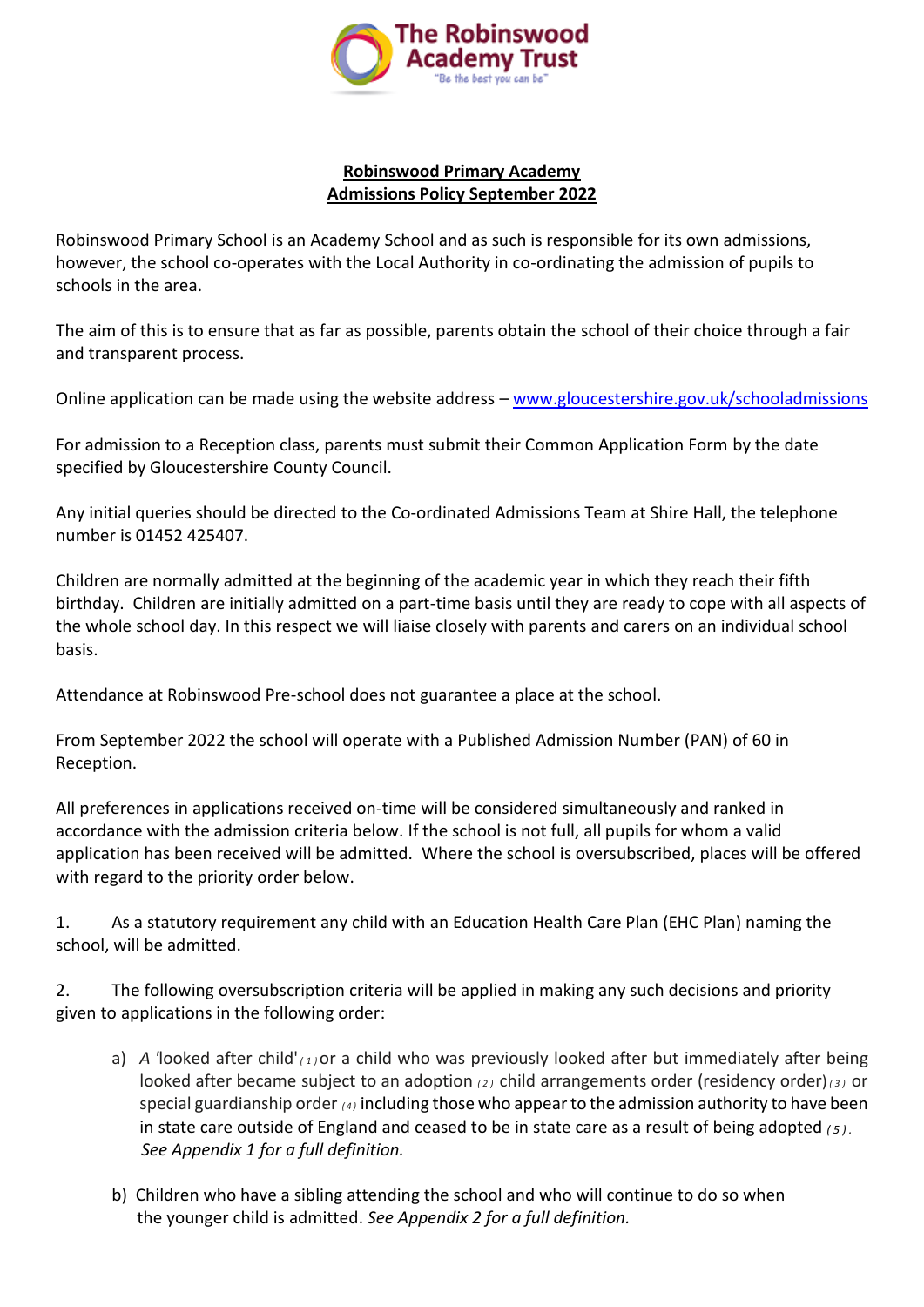- c) Children for whom only this particular school is appropriate due to an exceptional medical condition. Applications under this criterion will only be considered if they are supported by a written statement from a doctor. This must demonstrate that there is a very specific connection between the medical need and this school.
- d) Children with the strongest geographical claim, measured in a straight line from the ordnance survey point centre of the child's home address (including flats) to the central ordnance survey address point of the school, using the Local Authority's computerised measuring system, with those living closer to the school receiving the higher priority.

Where any particular category at points a-c above is oversubscribed, criterion d (strongest geographical claim based on straight line distance) will be used to determine which child is offered a place.

### **Tie Breaker**

In the event of a tie breaker being needed, this will be the drawing of lots by an independent person in a supervised process.

The straight-line measurement from an apartment block is also taken from the ordnance survey point of the block. Apartments in the same block will be treated equally. If after applying the distance tie breaker there are more applications than places available from the apartment block furthest away, a further tie breaker of Random Allocation will be used for the applications from this block. This will be in the form of a manual process which is overseen by an independent person.

### **Children's Home Address**

Only one home address can be used for admission purposes. This is where the pupil resides, and we may ask for additional proof of this address. Where a child lives with both parents on a 50/50 (equal) basis, both parents must agree which of their addresses to use and confirm this before any closing dates. This must be either parental home. Additional proof of address may be requested before we can confirm that we are able to use an address for allocation purposes.

#### **Twins and Children from Multiple Births**

Where twins or children from multiple births are concerned they will be considered as one applicant when applying oversubscription criteria but counted separately towards the PAN. It is not our intention to split multiple birth children.

#### **Children of UK Service Personnel or other Crown Servants**

The school acts in accordance with Gloucestershire County Council's Fair Access Protocol which has been devised to ensure that all admission authorities in Gloucestershire comply with the requirements of the School Admission Code to ensure that their procedures or criteria do not disadvantage children who arrive in the area outside the normal admissions round and that the particular challenges for children of UK service personnel and other Crown Servants are minimised.

#### **Appeals**

All applicants refused a place have a right of appeal to an independent appeal panel constituted and operated in accordance with the School Admission Appeals Code. Appellants should contact the School Office for information on how to appeal.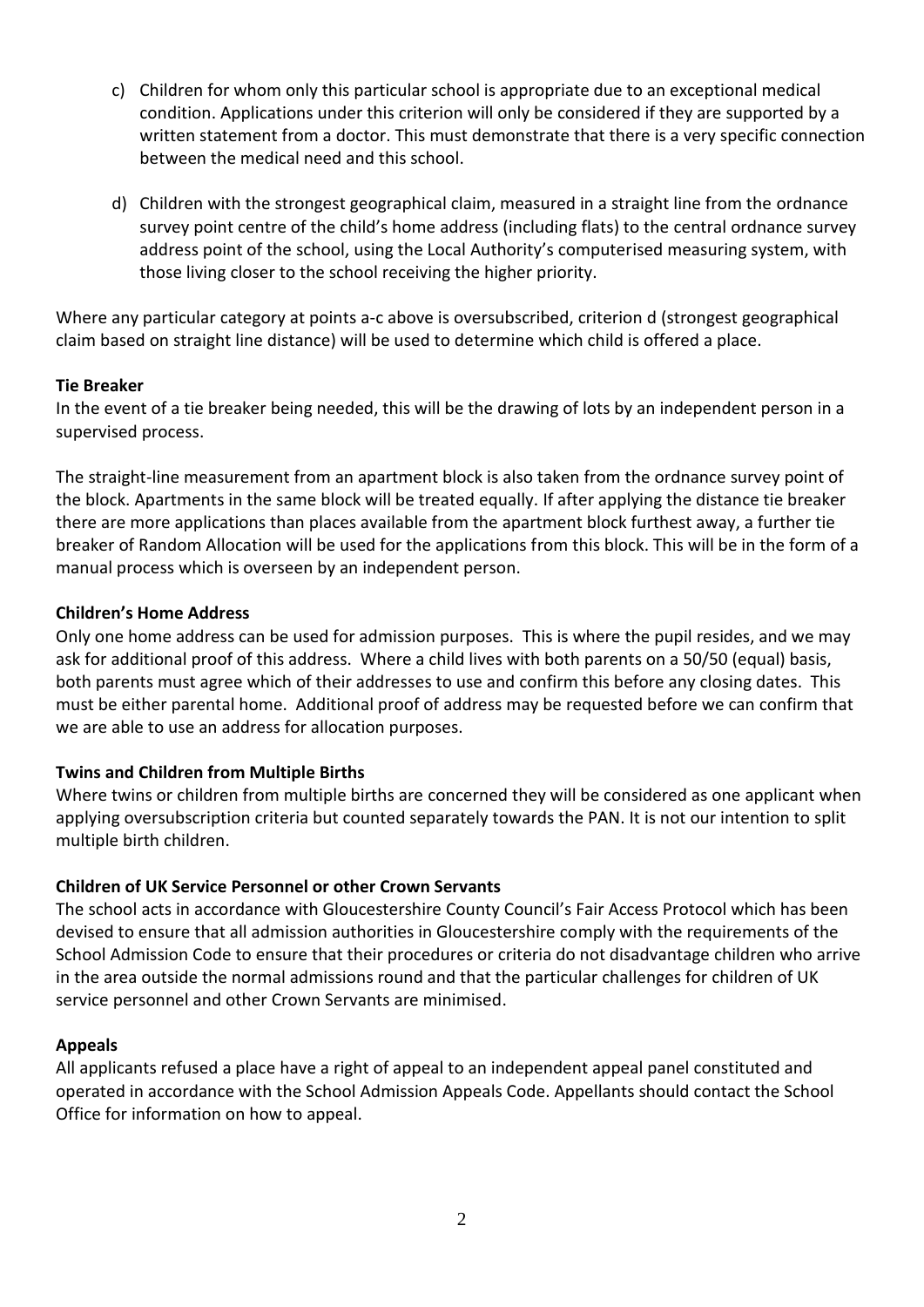# **Waiting Lists**

If the school is oversubscribed, a waiting list will be held by the school for (at least) the first school term (i.e., until end of December). The waiting list will be prioritised according to the school's oversubscription criteria. *See Appendix 3 below*.

Children's position on the waiting list will be determined solely in accordance with the oversubscription criteria. Where places become vacant, they will be allocated to children on the waiting list in accordance with the oversubscription criteria. The waiting list will be reordered in accordance with the oversubscription criteria whenever anyone is added to or leaves it.

## **Fair Access Protocol**

The school has signed up to the In-Year Fair Access Protocol held by Gloucestershire County Council. Should a vulnerable child within this Protocol require a place at the school, they will take precedence over any child on the waiting list.

### **In Year Admissions**

In Year Admissions will be managed by the school in line with the criteria described here

### **Transport**

The LA has a statutory responsibility to provide transport in certain circumstances. To find out more and determine whether you will be eligible, you should contact Shire Hall at the number given above.

### **Summer Born Children**

Due to the changes within the School Admission Code 2014, we recommend that parents /carers of "summer born" children (born between 1 April and 31 August) look at the information located on the Gloucestershire County Council Website to view the options available to them: [http://www.gloucestershire.gov.uk/schooladmissions/startingprimary](http://www.gloucestershire.gov.uk/schooladmissions)

# **Admissions of children outside their normal age group**

Parents may request that their child is admitted to a year group outside their normal age range, for instance where the child is gifted or talented or where a child has suffered from particular social or medical issues impacting his or her schooling. All such requests will be considered on their merits and either agreed or refused, on that basis. If a request is refused, the child will still be considered for admission to their normal age group.

# *Appendix 1:*

*A '*looked after child' *( <sup>1</sup> )*or a child who was previously looked after but immediately after being looked after became subject to an adoption *( <sup>2</sup> )* child arrangements order (residency order)*( <sup>3</sup> )* or special guardianship order *( <sup>4</sup> )* including those who appear to the admission authority to have been in state care outside of England and ceased to be in state care as a result of being adopted *( <sup>5</sup> )*

(1) A 'looked after child' is a child who is (a) in the care of a local authority, or (b) being provided with accommodation by a local authority in the exercise of their social services functions (see the definition in Section 22(1) of the Children Act 1989) at the time of making an application to a school. In Gloucestershire, such children are referred to as Children in Care.